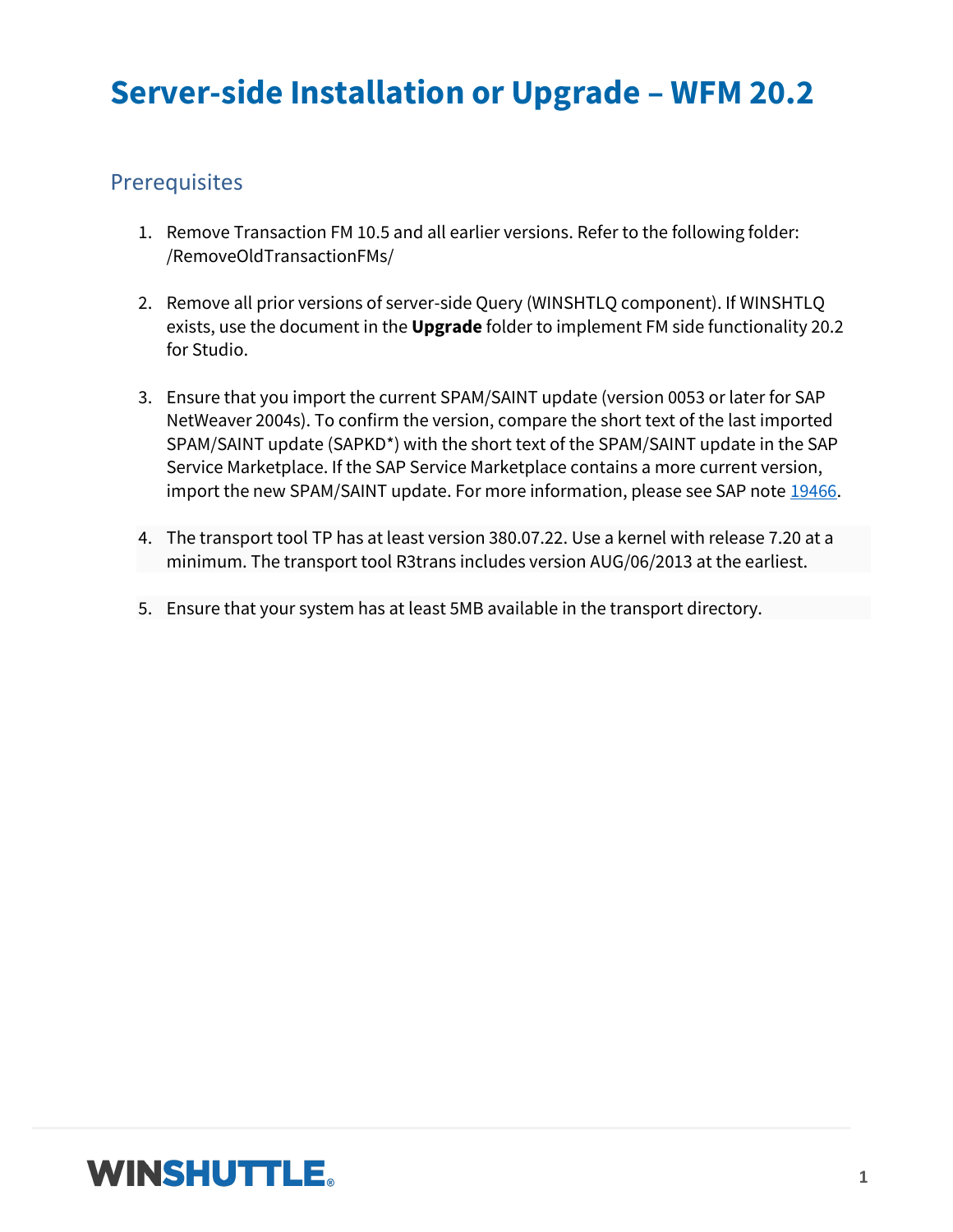## Prepare for the Installation or Upgrade

To load the package with the add-on installation tool from the application server, follow these steps:

1. Log on as user:

<sid>adm to UNIX

<SID>OFR to AS/400 (IBM eServer iSeries)

<SID>adm to Windows NT

- 2. Change to the transport directory of your SAP System. The transport directory also appears under the name Transaction AL11 under DIR\_TRANS.
- 3. Change to the EPS directory, and then change to the "in" directory.
- 4. Extract SAR Files given In WNCNNxIU.SAR Format (where **'NNx'** represent the **Winshuttle Function Module** version, with '**NN**' being a two-digit number and **'x'** being a one-digit number) with the latest version of the SAPCAR tool. It will extract into a < >.PAT file. Copy the <>.PAT file to the "in" directory.

#### **Reference Table for Released Winshuttle SAR File Number - for the Respective SAP System**

| <b>WNCNNxIU.SAR version</b> | <b>SAP System Version</b>    |
|-----------------------------|------------------------------|
| WNC11CIU.SAR                | ERP6-70x-731 or ERP6-740-750 |
| WNC71CIU.SAR                | ERP6-730                     |
| WNC41CIU.SAR                | ERP6-710-711                 |
| WNC91CIU.SAR                | NW(APO)-70x-731-740-750      |
| <b>WNC75CIU.SAR</b>         | S4 HANA-1610-751             |
| WNC76CIU.SAR                | S4 HANA-1709-752             |
| WNC77CIU.SAR                | S4 HANA-1809-753             |
| <b>WNC96CIU.SAR</b>         | NW 740-750-751-752-753       |
| WNC78CIU.SAR                | S4 HANA-1909-754             |
| WNC82AIU.SAR                | S4 HANA-2020-755             |

To load the package directly from the front-end, ensure that you have the latest version of the SAPCAR tool available in the SAP server.

## **WINSHUTTLE.**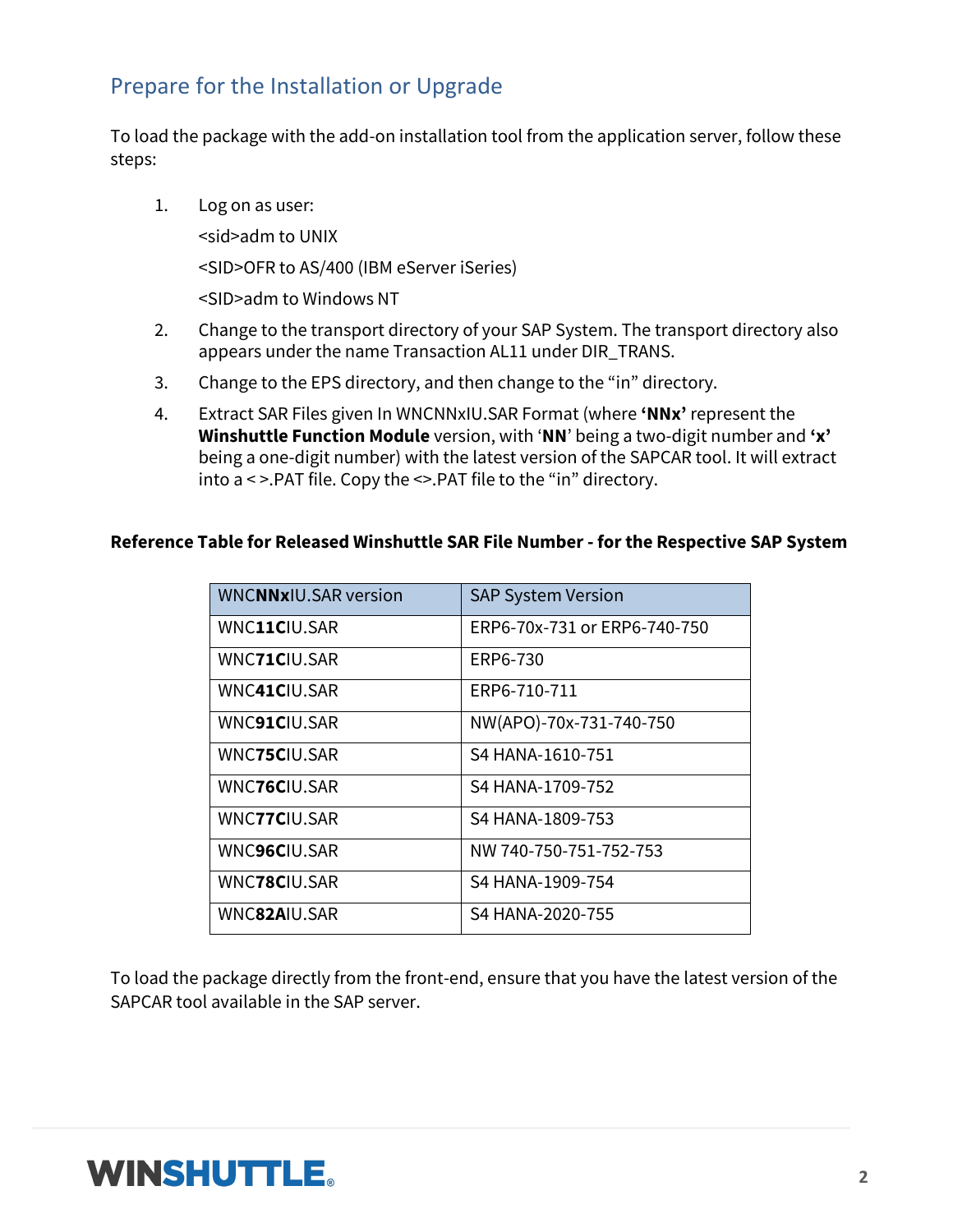## Execute the Installation or Upgrade

1. Log on to your SAP System in client 000 as a user with SAP\_ALL-authorization. Do NOT use user SAP\* or DDIC.

To start the installation or upgrade, call the add-on installation tool transaction code SAINT.

|                   |         |       | Add-On Installation Tool : Installed Add-ons                           |                 |  |
|-------------------|---------|-------|------------------------------------------------------------------------|-----------------|--|
|                   |         |       | Add-ons and Preconfigured Systems installed in the system              |                 |  |
| Add-on/PCS        | Release | Level | Description                                                            | Import cl       |  |
| <b>EA-APPL</b>    | 600     | 0011  | SAP Enterprise Extension PLM, SCM, Finan                               | $00 -$          |  |
| <b>EA-DFPS</b>    | 600     | 0011  | SAP Enterprise Extension Defense Forces                                | $00^{\circ}$    |  |
| <b>EA-FINSERV</b> | 600     | 0011  | SAP Enterprise Extension Financial Servi                               | 00              |  |
| <b>FA-GLTRADE</b> | 600     | 0011  | SAP Enterprise Extension Global Trade                                  | 00 <sup>1</sup> |  |
| EA-HR             | 600     | 0022  | <b>SAP Enterprise Extension HR</b><br>00 <sub>1</sub>                  |                 |  |
| EA-IPPE           | 400     | 0011  | <b>SAP IPPE</b><br>00 <sub>1</sub>                                     |                 |  |
| EA-PS             | 600     | 0011  | SAP Enterprise Extension Public Services                               | 00 <sub>0</sub> |  |
| <b>EA-RETAIL</b>  | 600     | 0011  | SAP Enterprise Extension Retail                                        | $00 -$          |  |
| ECC-DIMP          | 600     | 0011  | <b>DIMP</b>                                                            | $00 =$          |  |
|                   |         |       | ۰<br>$\frac{1}{2} \frac{1}{2} \frac{1}{2}$                             | ۰<br>٠          |  |
| Status/Remarks    |         |       |                                                                        |                 |  |
| ñ.                |         |       | The overview shows you the installed Add-ons and Preconfigured systems |                 |  |

In SAINT from Menu

Installation Package > Load Packages > Front End Upload file WNCNNxIU.SAR Decompress to < >.PAT file

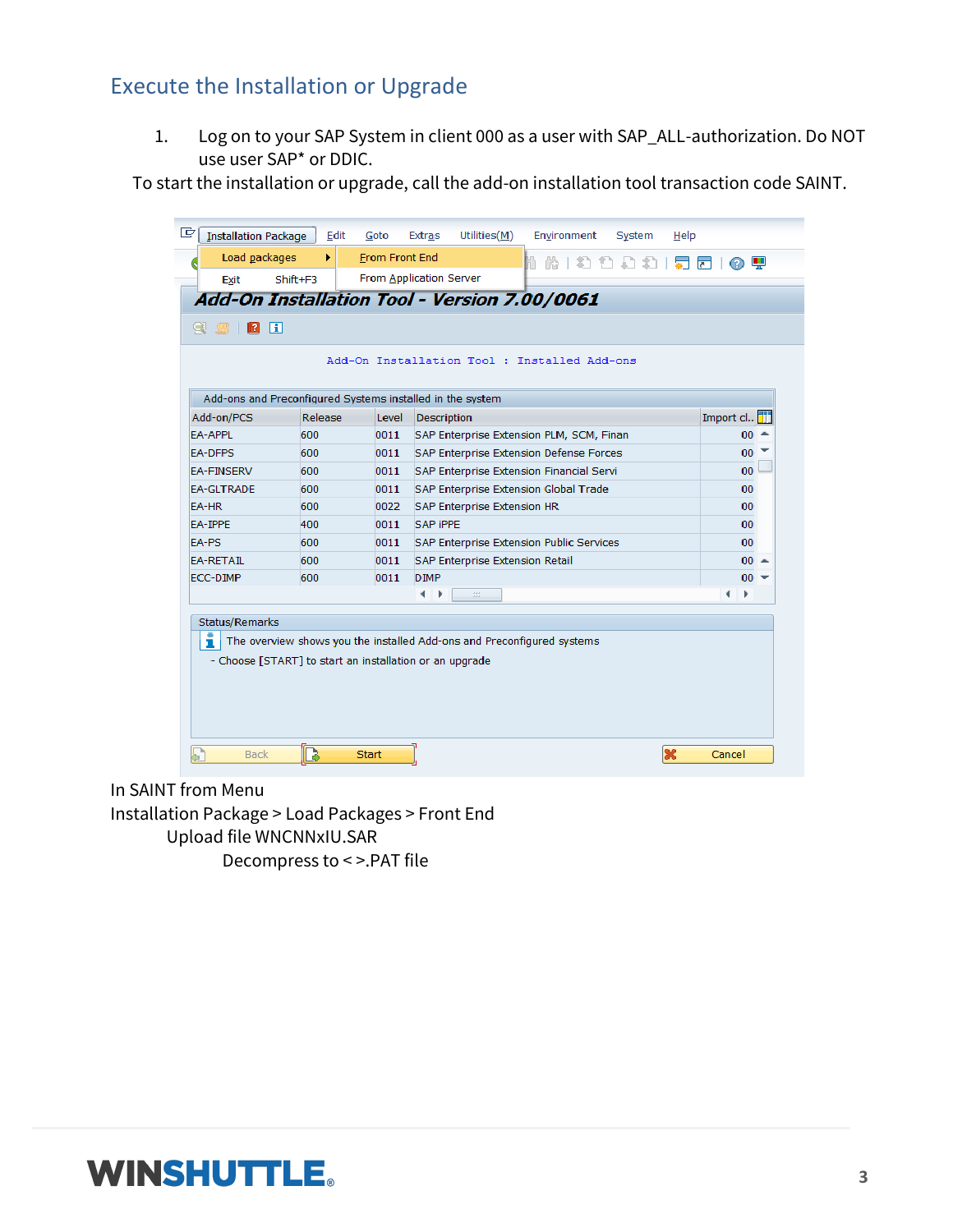After upload and decompress.



#### Click **Start**.

| Instalable Add-on packages for your system                                            |                       |                                |     |                                                                                                                                               |               |  |
|---------------------------------------------------------------------------------------|-----------------------|--------------------------------|-----|-----------------------------------------------------------------------------------------------------------------------------------------------|---------------|--|
| Add-On                                                                                | Release               | Description<br>WinshuttleFM Vx |     |                                                                                                                                               | Package type  |  |
| <b>WINSHTLQ</b>                                                                       | <b>NN<sub>x</sub></b> |                                |     |                                                                                                                                               | Installation  |  |
|                                                                                       |                       |                                |     |                                                                                                                                               |               |  |
|                                                                                       |                       |                                |     |                                                                                                                                               |               |  |
|                                                                                       |                       | $\rightarrow$                  | $=$ |                                                                                                                                               | $\rightarrow$ |  |
| Status/Remarks<br>- Choose [BACK] to go back to the overview of the installed Add-ons |                       |                                |     | Select one or several packages from the installable Add-on packages<br>- Choose [CONTINUE] to start the calculation of the installation queue |               |  |
|                                                                                       |                       |                                |     | - Choose [LOAD] to load additional packages from the application server                                                                       |               |  |

#### **Vx = 20.2**

Select the **Add-on** and click **Continue**.

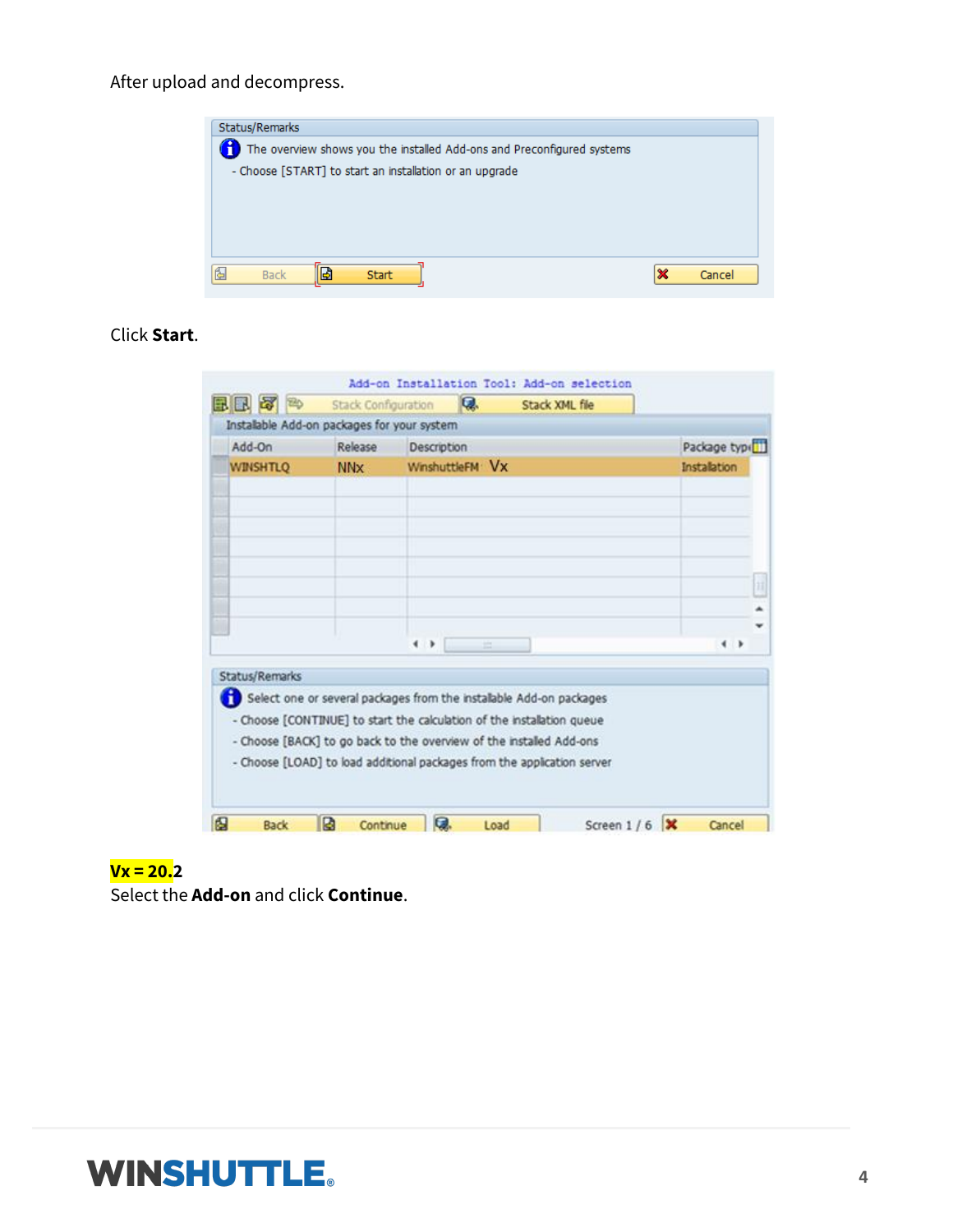| Software Comp.  | Target Support Package                                                          | Level                                              | Calculated Package   | Level |  |
|-----------------|---------------------------------------------------------------------------------|----------------------------------------------------|----------------------|-------|--|
| <b>WINSHTLQ</b> |                                                                                 |                                                    | SAPK-NNxCOINWINSHTLO | 0000  |  |
| SAP_BASIS       |                                                                                 |                                                    |                      |       |  |
| SAP ABA         | ٠                                                                               |                                                    |                      |       |  |
| PI BASIS        | ٠                                                                               |                                                    |                      |       |  |
| ST-PT           | ٠                                                                               |                                                    |                      |       |  |
| SAP BW          | ÷                                                                               |                                                    |                      |       |  |
| SAP AP          | ٠                                                                               |                                                    |                      |       |  |
| SAP APPL        | ٠                                                                               |                                                    |                      |       |  |
| Status/Remarks  |                                                                                 |                                                    |                      |       |  |
|                 | You can extend the installation queue with further Support Packages             |                                                    |                      |       |  |
|                 | - Choose the required target Support Package for each component                 |                                                    |                      |       |  |
|                 | - Choose [CONTINUE] to start the calculation of the extended installation queue |                                                    |                      |       |  |
|                 |                                                                                 | - Choose [BACK] to go back to the Add-on selection |                      |       |  |

Click **Continue**.

| OCS packages for import           |                                                                                                                                    |                                                                    |                       |                |
|-----------------------------------|------------------------------------------------------------------------------------------------------------------------------------|--------------------------------------------------------------------|-----------------------|----------------|
| OCS Package                       | Package type                                                                                                                       | Software Compo Release                                             |                       | Short descript |
| SAPK-NNxCOINWINSHTLQ Installation |                                                                                                                                    | <b>WINSHTLO</b>                                                    | <b>NN<sub>X</sub></b> | WinshuttleFM   |
|                                   |                                                                                                                                    |                                                                    |                       |                |
|                                   | $\left  \cdot \right $<br>$-11$                                                                                                    |                                                                    |                       | $\leftarrow$   |
| <b>Status/Remarks</b>             | - You have not selected any further Support Packages<br>- Choose [CONTINUE] to add Modification Adjustment Transports to the queue | The displayed packages must be imported when installing the Add-on |                       |                |

Click **Continue**.

# **WINSHUTTLE.**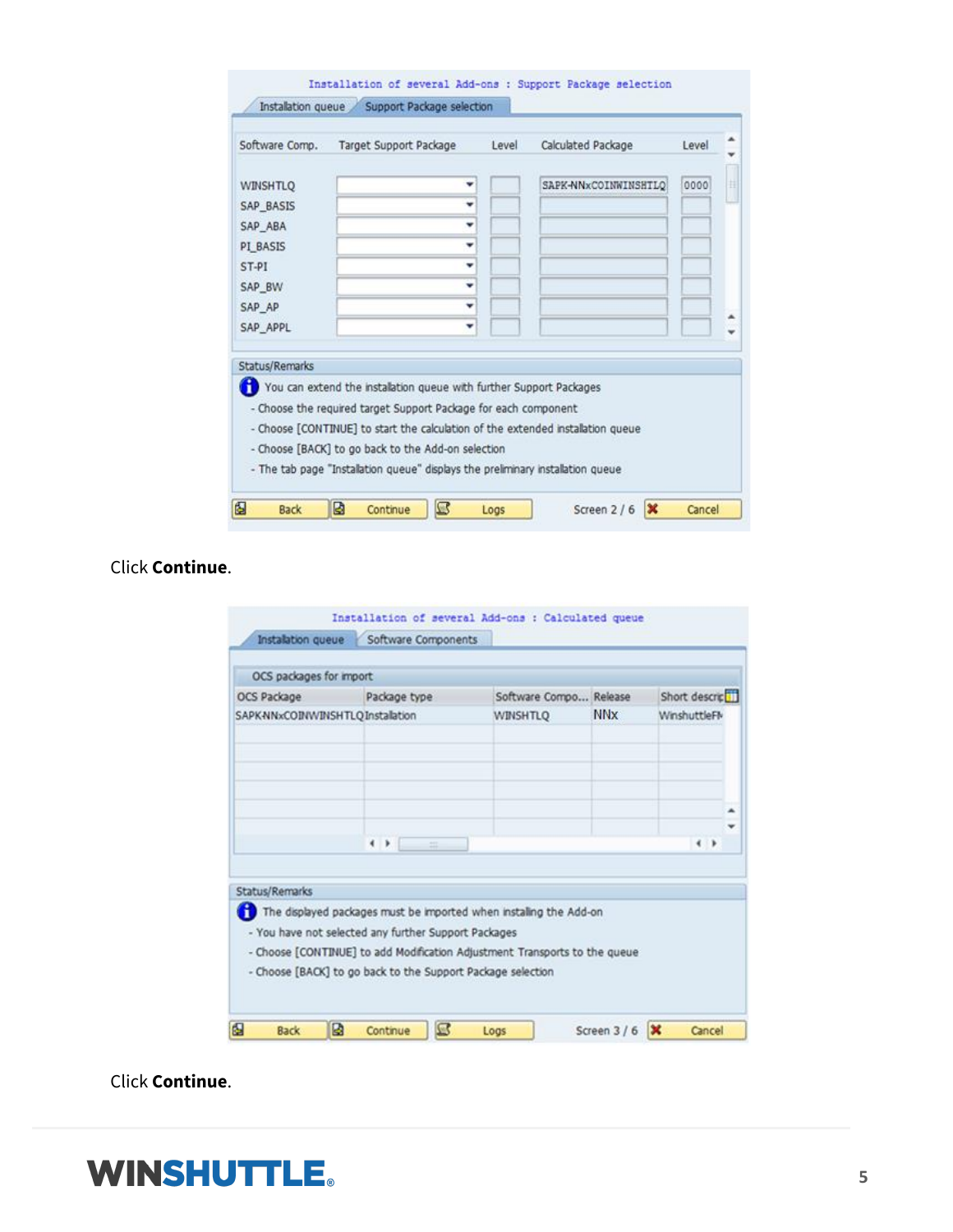

If this window appears, this component has an independent and unique namespace assigned by SAP. Click **No**.



Click **Start options**.

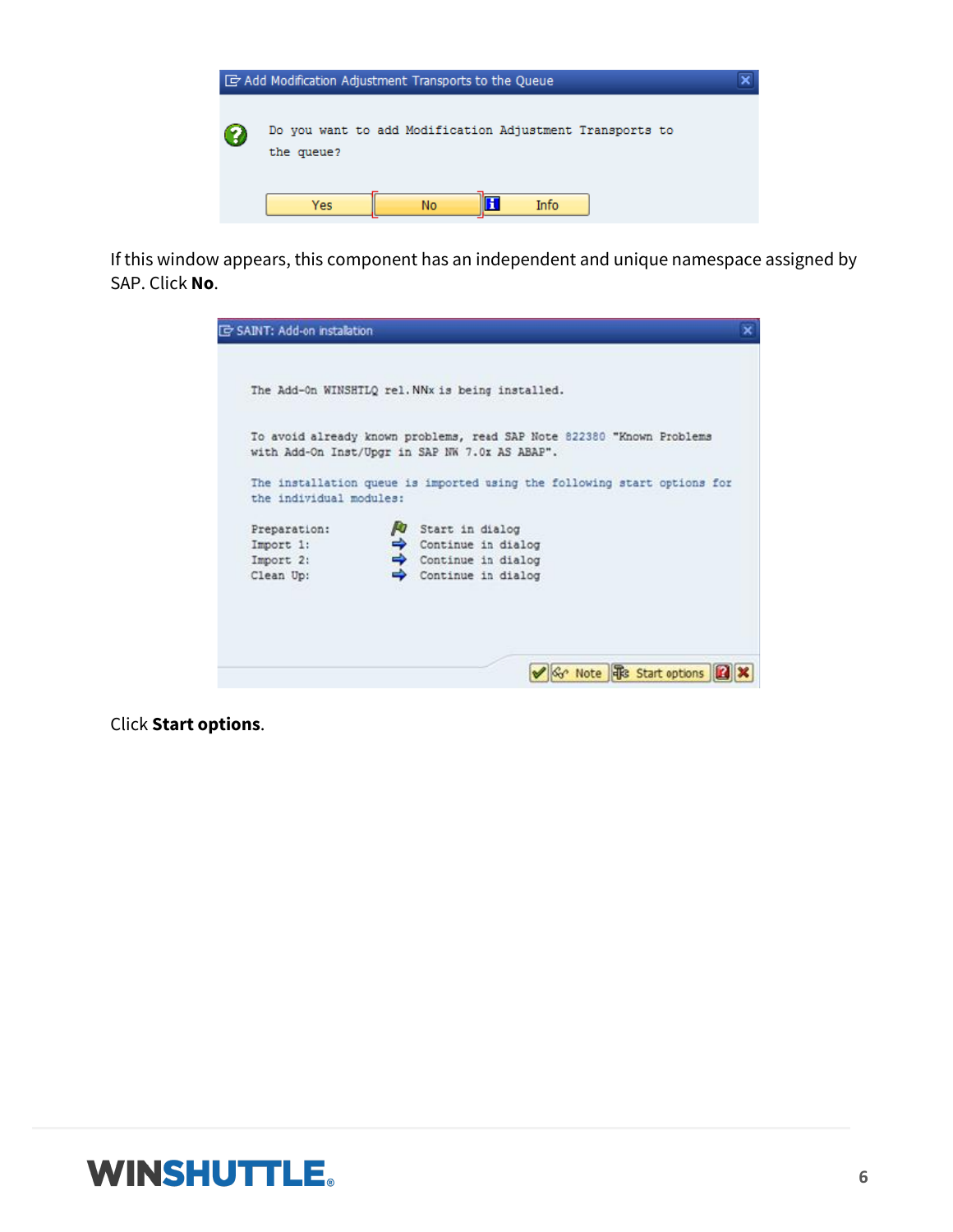| [cv] SAINT: Start options for the queue                                                     |                                             |  |
|---------------------------------------------------------------------------------------------|---------------------------------------------|--|
|                                                                                             | Chosen start options for the import modules |  |
| Preparation:                                                                                | V Start in background                       |  |
| Import 1:                                                                                   | $\Rightarrow$ Continue in background        |  |
| Import 2:                                                                                   | $\Rightarrow$ Continue in background        |  |
| Clean Up:                                                                                   | $\Rightarrow$ Continue in background        |  |
| Preparation<br>Start options                                                                | Import 1<br>Clean Up<br>Import 2            |  |
| Start in dialog immediately<br>Start in background immediately<br>Start in background later |                                             |  |
| Planned start<br>No start after                                                             | ⊕<br>牼<br>⊕<br>啯                            |  |
|                                                                                             |                                             |  |
|                                                                                             |                                             |  |

Select **Start in background immediately** and click the **Green Tick Mark** to continue.



Click **Import** (Green Tick mark) to continue**.**

# **WINSHUTTLE.**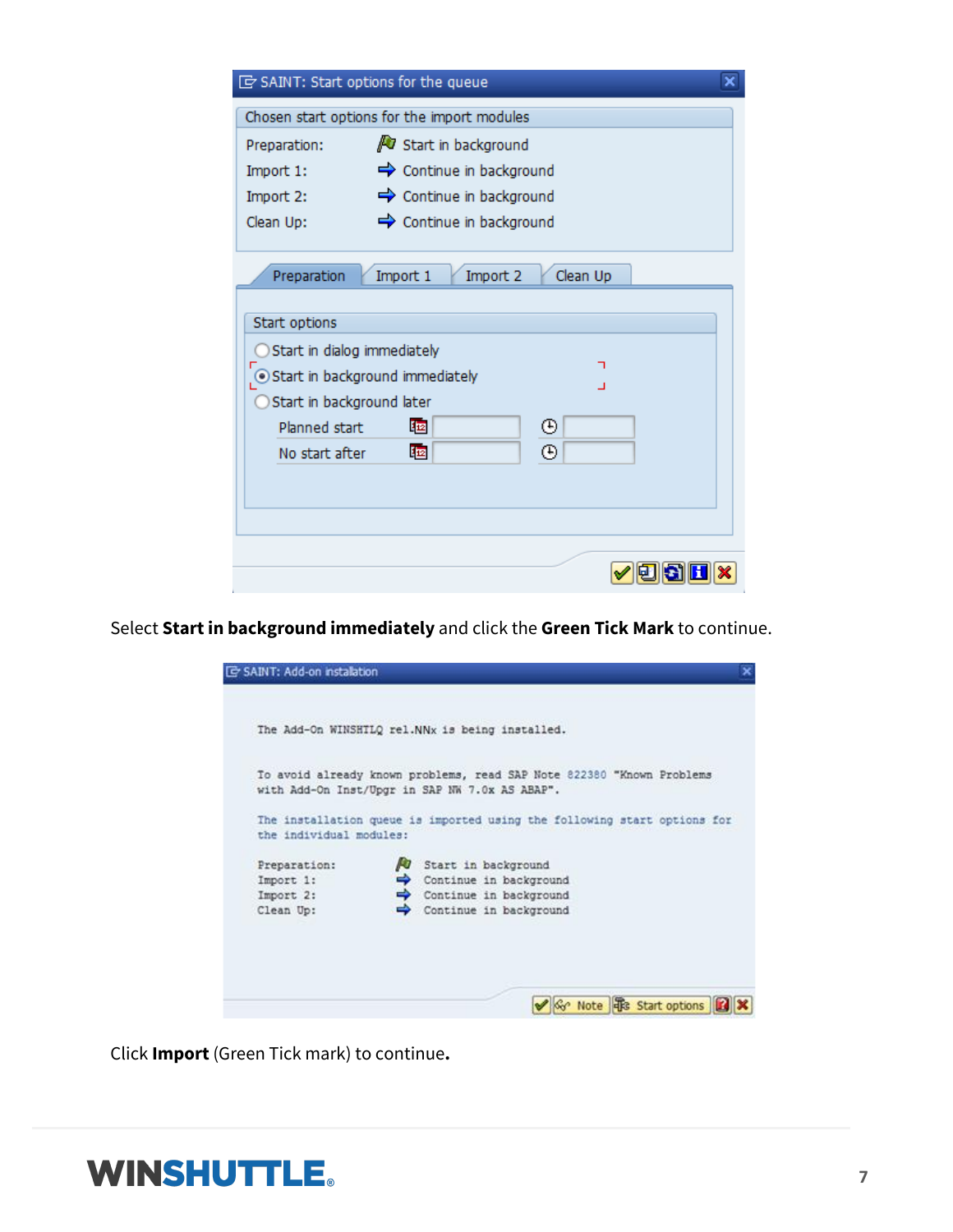| <b>Open data extraction requests</b>                                     |
|--------------------------------------------------------------------------|
| $\frac{1}{2}$ Skip $\frac{1}{2}$ Cust. Cockpit                           |
|                                                                          |
| Phase CHECK REQUIREMENTS: Explanation of Errors                          |
| Open Data Extraction Requests                                            |
| The system has found a number of open data extraction requests. These    |
| should be processed before starting the object import process, as        |
| changes to DDIC structures could prevent data extraction requests from   |
| being read after the import, thus causing them to terminate. You can     |
| find more information about this problem in the SAP Notes 1081287,       |
| 1083709 and 328181.                                                      |
| Call the Customizing Cockpit data extraction transaction and process all |
| open extraction requests.                                                |

If this window appears, the add-on has independent unique namespace. Click **Skip**.

| <b>『</b> Confirm Skip                            |  |
|--------------------------------------------------|--|
|                                                  |  |
| You should take the warning about open update    |  |
| and data extraction requests seriously and       |  |
| process all requests before importing the queue. |  |
| If you do not act on this warning, it may no     |  |
| longer be possible to process the requests after |  |
| completion of the import process. This creates   |  |
| the need for considerable manual effort to clean |  |
| up inconsistencies and can even result in data   |  |
| loss.                                            |  |
|                                                  |  |
| Do you really want to continue the import        |  |
| process?                                         |  |
|                                                  |  |
| Yes<br><b>No</b>                                 |  |

Click **Yes** to continue the import process.